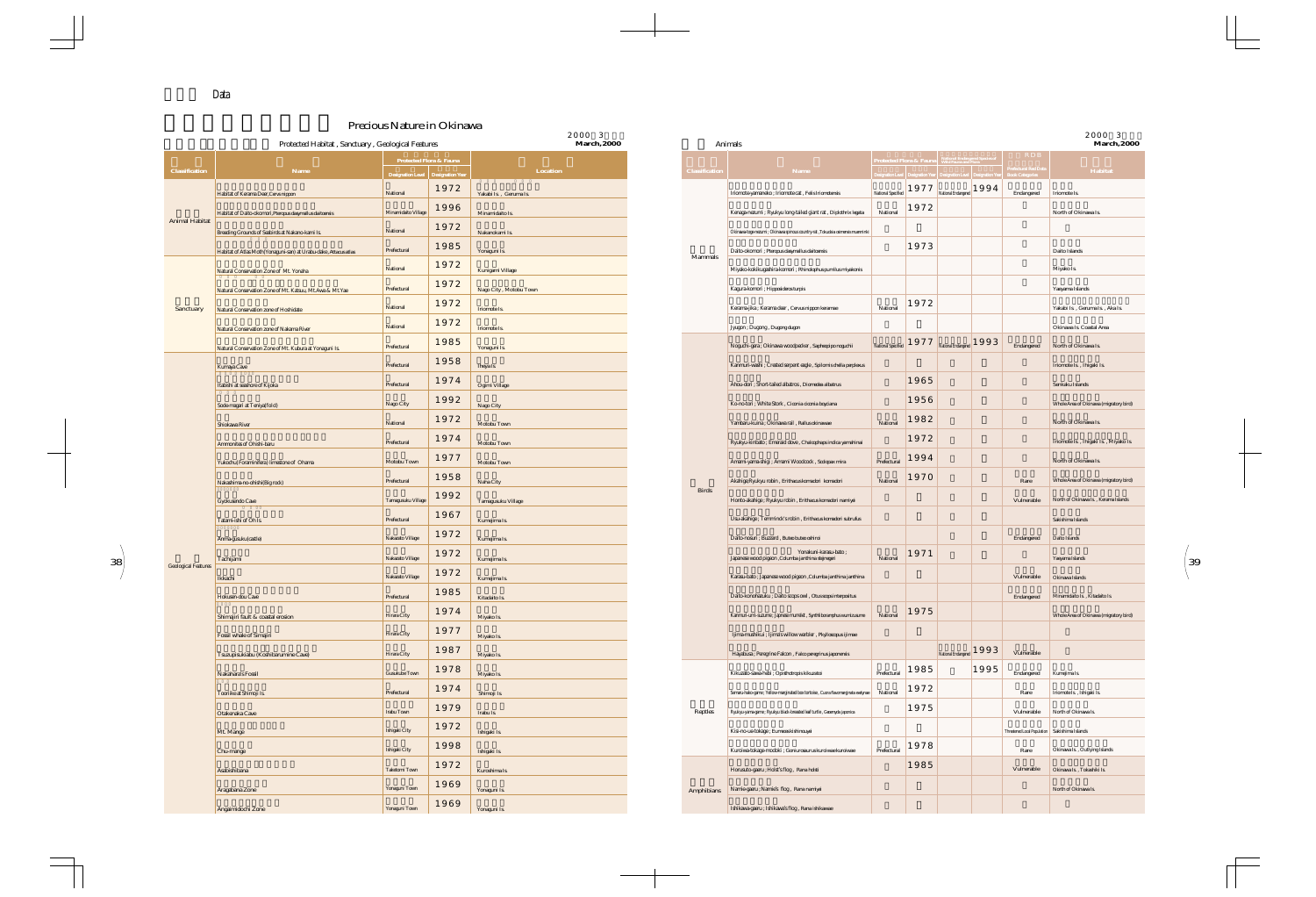|                                                                            | Animals                                                                       |                         |      |                                                                                        |                                                                                                                                                                                                                                                                                                                              | <b>March, 2000</b>                               | <b>Plant Community</b>                                                   |             |                         |                                                                                          | <b>March, 2000</b>    |
|----------------------------------------------------------------------------|-------------------------------------------------------------------------------|-------------------------|------|----------------------------------------------------------------------------------------|------------------------------------------------------------------------------------------------------------------------------------------------------------------------------------------------------------------------------------------------------------------------------------------------------------------------------|--------------------------------------------------|--------------------------------------------------------------------------|-------------|-------------------------|------------------------------------------------------------------------------------------|-----------------------|
| <b>Classification</b>                                                      | Name                                                                          |                         |      | Protected Flora & Fauna   National Endangered Species of                               | <b>RDB</b><br>$\begin{tabular}{ l l } \hline \text{position Level} & \text{Designation Year} \\ \hline \text{Designation Level} & \text{Designation Year} \\ \hline \end{tabular} \begin{tabular}{ l l } \hline \text{Prefectural Red Data} \\ \hline \text{Boolean Year} & \text{Designation Year} \\ \hline \end{tabular}$ | Habitat                                          | Name                                                                     |             | Protected Flora & Fauna | <b>RDB</b><br>Designation Level   Designation Year   Prefectural Red Data Book Categorie | Location              |
| Amphibians   Ibo-imori ; Anderson's alligator newt, Tylototriton andersoni |                                                                               | Prefectural             | 1978 |                                                                                        | Rare                                                                                                                                                                                                                                                                                                                         | Okinawa Is., Tokashiki Is.                       | Ohirugi Community in Oh-ike ; Braguiera gymnorrhiza                      | National    | 1975                    |                                                                                          | Minamidaito Is.       |
|                                                                            | Ryukyu-ayu ; Plecoglossus altivelis ryukyuensis                               |                         |      |                                                                                        | Endangered                                                                                                                                                                                                                                                                                                                   | North of Okinawa Is.                             | Specific Vegetation at the Bluff of Nagahagu                             |             |                         |                                                                                          | Kitadaito Is.         |
| Fishes                                                                     | Tokage-haze; Bearded goby, Blue mud-hopper, Scartelaos histophorus            |                         |      |                                                                                        |                                                                                                                                                                                                                                                                                                                              | Coast of Okinawa Is.                             | Plant Community of Sakishima-suoonoki at Komi; Heritiera littoralis      |             | 1978                    |                                                                                          | Iriomote Is.          |
|                                                                            | Himeyuri-sawagani ; Himeyuri terrestrial potamid crab, Geothelphusa tenuimana |                         |      |                                                                                        |                                                                                                                                                                                                                                                                                                                              | Okinawa Is.                                      | Goeda-no-matsu(Pine Tree); Pinus luchuensis                              |             | 1997                    |                                                                                          | Kumejima Is.          |
|                                                                            | Osawagani ; Geothelphusa levicervix                                           |                         |      |                                                                                        |                                                                                                                                                                                                                                                                                                                              | Okinawa Is., Kerama Islands, Kumejima Is.        | Hinpun Gajumaru of Nago; Ficus microcarpa                                |             |                         |                                                                                          | North of Okinawa Is.  |
| Crustacean                                                                 | Shio-maneki ; Fidder crab, Uca arcuata                                        |                         |      |                                                                                        |                                                                                                                                                                                                                                                                                                                              | Coast of Okinawa Is.                             | Shima-chisujunori of Amesoko; Thorea gaudichaudii                        | Prefectural | 1955                    | Endangered                                                                               |                       |
|                                                                            | Oka-yadokari ; Land-dwelling hermit crab, Coenobita spp.                      | National                | 1970 |                                                                                        |                                                                                                                                                                                                                                                                                                                              | Vulnerable, Rare Whole Area of Okinawa Prefectur | Kobateishi of Imadomari ; Terminalia catappa                             |             | 1956                    |                                                                                          |                       |
|                                                                            | .Yambaru-tenaga-kogane ; Yambaru long-armed scarab beetle, Cheirotonus jambar |                         |      | $1985$ National Endangered 1996                                                        | Endangered                                                                                                                                                                                                                                                                                                                   | North of Okinawa Is.                             | Mt.Kuba at Dana; Birou trees, Livistona chinensis                        |             | 1958                    |                                                                                          | Iheya Is.             |
|                                                                            | Futao-cho ; Great nawab , Polyyura eudamippus                                 | Prefectural             | 1969 |                                                                                        | Rare                                                                                                                                                                                                                                                                                                                         | Okinawa Is.                                      | Nentou-hiramatsu (Pine Tree) ; Pinus luchuensis                          |             |                         |                                                                                          |                       |
|                                                                            | Konoha-cho ; Leaf butterfly, Kallima imachus                                  |                         |      |                                                                                        |                                                                                                                                                                                                                                                                                                                              | Okinawa Is., Ishigaki Is., Iriomote Is.          | Plant Community of Iwa-hiba at Izena Cstle Site; Selaginella tamariscina |             |                         | Vulnerable                                                                               | Izena Is.             |
|                                                                            | Asahina-kimadara-seseri ; Ochlodes asahinai                                   |                         | 1978 |                                                                                        | Vulnerable                                                                                                                                                                                                                                                                                                                   | Ishigaki Is., Iriomote Is.                       | Vegetation of Yaeyama-hamago in Funauki; Vitex trifolia var bicolor      |             | 1959                    |                                                                                          | Iriomote Is.          |
| Insects                                                                    | Yonaguni-san; Atlas moth, Attacus atlas                                       |                         | 1985 |                                                                                        | Rare                                                                                                                                                                                                                                                                                                                         | Yonaguni Is., Iriomote Is., Ishigaki Is.         | Plant of Ryukyu-chishanoki at Miyatori-Utaki; Ehretia dichotoma          |             |                         |                                                                                          | Ishigaki Is.          |
|                                                                            | Kumejima-botaru ; Kumejima firefly, Luciola owadai                            |                         |      | $\begin{array}{ c c c c }\n\hline\n1994 & \text{Energy Design} & 94 & 97\n\end{array}$ | Vulnerable                                                                                                                                                                                                                                                                                                                   | Kumejima Is.                                     | Plant of Oh-Sotetsu at Une ; Cycas revoluta                              |             |                         |                                                                                          | Kumejima Is.          |
|                                                                            | Iriomote-botaru ; Iriomote firefly , Rhagophthalmus ohbai                     |                         |      |                                                                                        | Endangered                                                                                                                                                                                                                                                                                                                   | Iriomote Is., Ishigaki Is.                       | Plant of Sakishima-suounoki at Aha; Heritiera littoralis                 |             |                         |                                                                                          | North of Okinawa Is.  |
|                                                                            | Ishigaki-niinii ; Platypleura albivannata                                     |                         |      |                                                                                        |                                                                                                                                                                                                                                                                                                                              | Ishigaki Is.                                     | Plant Community of Hamajincho at Fusozaki Coast; Myoporum bontioides     |             | 1961                    | Vulnerable                                                                               | South of Okinawa Is.  |
|                                                                            | Taiko-uchi ; Water scorpion, Laccotrephes japonensis                          |                         |      |                                                                                        |                                                                                                                                                                                                                                                                                                                              | Okinawa Is.                                      | Chura-fukugi in Maja; Garcinia subelliptica                              |             | 1970                    |                                                                                          | Kumejima Is.          |
|                                                                            | Mizu-kamakiri ; Water stick insect, Ranatra chinensis                         |                         |      |                                                                                        |                                                                                                                                                                                                                                                                                                                              |                                                  | Manzamo Limestone Plant Community                                        |             | 1972                    |                                                                                          | Middle of Okinawa Is. |
| Shellfish                                                                  | Maru-tanishi ; Mud snail, Cinpangopaludind chinensis laeta                    |                         |      |                                                                                        |                                                                                                                                                                                                                                                                                                                              | Okinawa Is., Ishigaki Is., Iriomote Is.          | Subtropical Coastline Forests of Nebaru-Utaki                            |             |                         |                                                                                          | Ishigaki Is.          |
|                                                                            | <b>Plant Community</b>                                                        |                         |      |                                                                                        |                                                                                                                                                                                                                                                                                                                              | 2000 3<br><b>March, 2000</b>                     | Hasunohagiri Woods of Miyazatomae-no-Utaki; Hernandia sonara             |             | 1973                    |                                                                                          | North of Okinawa Is.  |
|                                                                            |                                                                               | Protected Flora & Fauna |      | <b>RDB</b>                                                                             |                                                                                                                                                                                                                                                                                                                              |                                                  | Fukugi Trees at Nago-bansho; Garcinia subelliptica                       |             | 1974                    |                                                                                          |                       |
|                                                                            | Name                                                                          |                         | 1972 | Designation Level Resignation Vear Prefectural Red Data Book Categorie                 |                                                                                                                                                                                                                                                                                                                              | Location                                         | Birou Woods at Ohgimi-Utaki ; Livistona chinensis                        |             |                         |                                                                                          |                       |
|                                                                            | Nippa-yashi palm community of Funaura ; Nypa fruticans                        | National                |      | Vulnerable                                                                             | Iriomote Is.                                                                                                                                                                                                                                                                                                                 |                                                  | Plant Community at Kuninaka-Utaki                                        |             |                         |                                                                                          | Irabu Is.             |
|                                                                            | Yaeyama-yashi palm community of Ubundoru; Satakentia liukiuensis              |                         |      | Vulnerable                                                                             |                                                                                                                                                                                                                                                                                                                              |                                                  | Vegetation & Fukugi Trees at Shuga-Utaki; Garcinia subelliptica          |             |                         |                                                                                          | Tarama Is.            |
|                                                                            | Plant Community of Tanaga-gumui at Aha<br>Plant Community of Taminato-ugan    |                         |      |                                                                                        |                                                                                                                                                                                                                                                                                                                              | North of Okinawa Is.                             | Fukugi Woods at Ungisuku-Utaki; Garcinia subelliptica                    |             |                         |                                                                                          |                       |
| Mangrove of Gesashi Bay                                                    |                                                                               |                         |      |                                                                                        |                                                                                                                                                                                                                                                                                                                              |                                                  | Vegetation at Nutabaru-Utaki in Tarama Is.                               |             |                         |                                                                                          |                       |
|                                                                            | Plant community of Shoshi-utaki                                               |                         |      |                                                                                        |                                                                                                                                                                                                                                                                                                                              |                                                  | Plant Community at Minebaru Area in Tarama Is.                           |             |                         |                                                                                          |                       |
|                                                                            | Shima-chisujinori in Shikina-en; Thorea gaudichaudii                          |                         |      | Endangered                                                                             | Naha City                                                                                                                                                                                                                                                                                                                    |                                                  | Hogorin (Forest Surrounding a Colony) in Tarama Is.                      |             |                         |                                                                                          |                       |
|                                                                            | O-akagi at Shuri ; Bischofia javanica                                         |                         |      |                                                                                        |                                                                                                                                                                                                                                                                                                                              |                                                  | Vegetation of Akara-Utaki ; Quercus phillyraeoides                       |             | 1977                    | Ubamegasi (Vulnerable)                                                                   | Izena Is.             |
|                                                                            | Yaeyama-shitan of Hirakubo ; Pterocarpus indicus                              |                         |      | Endangered                                                                             | Ishigaki City                                                                                                                                                                                                                                                                                                                |                                                  | Vegetation at Cape Higashihenna                                          |             | 1980                    |                                                                                          | Miyaki Is.            |
|                                                                            | Yaeyama-yashi plant community at Yonehara ; Satakentia liukiuensis            |                         |      | Vulnerable                                                                             |                                                                                                                                                                                                                                                                                                                              |                                                  | Vegetation of Nishi-no-Ugan                                              |             |                         |                                                                                          | Aguni Is.             |
|                                                                            | Kanhizakura around Arakawa River ; Prunus campanulata                         |                         |      |                                                                                        |                                                                                                                                                                                                                                                                                                                              |                                                  | Plant Community of Kodamamori                                            |             | 1991                    |                                                                                          | North of Okinawa Is.  |
|                                                                            | Hirugi Forest in Miyara River                                                 |                         |      |                                                                                        |                                                                                                                                                                                                                                                                                                                              |                                                  | Plant Community of Ishikihama Beach in Kudaka Is.                        |             | 1995                    |                                                                                          | Kudaka Is.            |
|                                                                            | Plant Community of Eastern Coastline in Minamidaito Is.                       |                         | 1975 |                                                                                        |                                                                                                                                                                                                                                                                                                                              | Minamidaito Is.                                  | Plant Community of Kaberu in Kudaka Is.                                  |             |                         |                                                                                          |                       |

|                | Animals                                                                       |             |      |                                                                                                                                                                                                                       |                                    | 2000 3<br><b>March</b> , 2000                   | <b>Plant Community</b>                                                   |                                                                          |      |                                                  | 2000 3<br><b>March</b> , 2000 |
|----------------|-------------------------------------------------------------------------------|-------------|------|-----------------------------------------------------------------------------------------------------------------------------------------------------------------------------------------------------------------------|------------------------------------|-------------------------------------------------|--------------------------------------------------------------------------|--------------------------------------------------------------------------|------|--------------------------------------------------|-------------------------------|
| Classification | <b>Name</b>                                                                   |             |      | Protected Flora & Fauna   National Endangered Species of<br>$\rm{Designation\;Level\,\left\vert\,Designation\;Year\right\vert\,\,Designation\;Level\,\left\vert\,Designation\;Year\right\vert\,\,\,Book\;Categories}$ | <b>RDB</b><br>Prefectural Red Data | Habitat                                         | <b>Name</b>                                                              | <b>Protected Flora &amp; Fauna</b><br>Designation Level Designation Year |      | <b>RDB</b><br>refectural Red Data Book Categorie | Location                      |
| Amphibians     | Ibo-imori ; Anderson's alligator newt, Tylototriton andersoni                 | Prefectural | 1978 |                                                                                                                                                                                                                       | Rare                               | Okinawa Is., Tokashiki Is.                      | Ohirugi Community in Oh-ike; Braguiera gymnorrhiza                       | National                                                                 | 1975 |                                                  | Minamidaito Is.               |
|                | Ryukyu-ayu ; Plecoglossus altivelis ryukyuensis                               |             |      |                                                                                                                                                                                                                       | Endangered                         | North of Okinawa Is.                            | Specific Vegetation at the Bluff of Nagahagu                             |                                                                          |      |                                                  | Kitadaito Is.                 |
| Fishes         | Tokage-haze; Bearded goby, Blue mud-hopper, Scartelaos histophorus            |             |      |                                                                                                                                                                                                                       |                                    | Coast of Okinawa Is.                            | Plant Community of Sakishima-suoonoki at Komi; Heritiera littoralis      |                                                                          | 1978 |                                                  | Iriomote Is.                  |
|                | Himeyuri-sawagani ; Himeyuri terrestrial potamid crab, Geothelphusa tenuimana |             |      |                                                                                                                                                                                                                       |                                    | Okinawa Is.                                     | Goeda-no-matsu(Pine Tree); Pinus luchuensis                              |                                                                          | 1997 |                                                  | Kumejima Is.                  |
|                | Osawagani ; Geothelphusa levicervix                                           |             |      |                                                                                                                                                                                                                       |                                    | Okinawa Is., Kerama Islands, Kumejima Is.       | Hinpun Gajumaru of Nago; Ficus microcarpa                                |                                                                          |      |                                                  | North of Okinawa Is.          |
| Crustacean     | Shio-maneki ; Fidder crab, Uca arcuata                                        |             |      |                                                                                                                                                                                                                       |                                    | Coast of Okinawa Is.                            | Shima-chisujunori of Amesoko; Thorea gaudichaudii                        | Prefectural                                                              | 1955 | Endangered                                       |                               |
|                | Oka-yadokari ; Land-dwelling hermit crab, Coenobita spp.                      | National    | 1970 |                                                                                                                                                                                                                       |                                    | Vulnerable.Rare Whole Area of Okinawa Prefectur | Kobateishi of Imadomari ; Terminalia catappa                             |                                                                          | 1956 |                                                  |                               |
|                | .Yambaru-tenaga-kogane ; Yambaru long-armed scarab beetle, Cheirotonus jambar |             |      | $1985$ National Endangered 1996                                                                                                                                                                                       | Endangered                         | North of Okinawa Is.                            | Mt.Kuba at Dana;Birou trees, Livistona chinensis                         |                                                                          | 1958 |                                                  | Iheya Is.                     |
|                | Futao-cho ; Great nawab, Polyyura eudamippus                                  | Prefectural | 1969 |                                                                                                                                                                                                                       | Rare                               | Okinawa Is.                                     | Nentou-hiramatsu (Pine Tree) ; Pinus luchuensis                          |                                                                          |      |                                                  |                               |
|                | Konoha-cho ; Leaf butterfly, Kallima imachus                                  |             |      |                                                                                                                                                                                                                       |                                    | Okinawa Is., Ishigaki Is., Iriomote Is.         | Plant Community of Iwa-hiba at Izena Cstle Site; Selaginella tamariscina |                                                                          |      | Vulnerable                                       | Izena Is.                     |
|                | Asahina-kimadara-seseri : Ochlodes asahinai                                   |             | 1978 |                                                                                                                                                                                                                       | Vulnerable                         | Ishigaki Is., Iriomote Is.                      | Vegetation of Yaeyama-hamago in Funauki; Vitex trifolia var bicolor      |                                                                          | 1959 |                                                  | Iriomote Is.                  |
| Insects        | Yonaguni-san; Atlas moth, Attacus atlas                                       |             | 1985 |                                                                                                                                                                                                                       | Rare                               | Yonaguni Is., Iriomote Is., Ishigaki Is.        | Plant of Ryukyu-chishanoki at Miyatori-Utaki; Ehretia dichotoma          |                                                                          |      |                                                  | Ishigaki Is.                  |
|                | Kumejima-botaru ; Kumejima firefly , Luciola owadai                           |             | 1994 | Emegency Desingnation 94 97                                                                                                                                                                                           | Vulnerable                         | Kumejima Is.                                    | Plant of Oh-Sotetsu at Une ; Cycas revoluta                              |                                                                          |      |                                                  | Kumejima Is.                  |
|                | Iriomote-botaru ; Iriomote firefly, Rhagophthalmus ohbai                      |             |      |                                                                                                                                                                                                                       | Endangered                         | Iriomote Is., Ishigaki Is.                      | Plant of Sakishima-suounoki at Aha; Heritiera littoralis                 |                                                                          |      |                                                  | North of Okinawa Is.          |
|                | Ishigaki-niinii; Platypleura albivannata                                      |             |      |                                                                                                                                                                                                                       |                                    | Ishigaki Is.                                    | Plant Community of Hamajincho at Fusozaki Coast ; Myoporum bontioides    |                                                                          | 1961 | Vulnerable                                       | South of Okinawa Is.          |
|                | Taiko-uchi ; Water scorpion , Laccotrephes japonensis                         |             |      |                                                                                                                                                                                                                       |                                    | Okinawa Is.                                     | Chura-fukugi in Maja; Garcinia subelliptica                              |                                                                          | 1970 |                                                  | Kumejima Is.                  |
|                | Mizu-kamakiri ; Water stick insect, Ranatra chinensis                         |             |      |                                                                                                                                                                                                                       |                                    |                                                 | Manzamo Limestone Plant Community                                        |                                                                          | 1972 |                                                  | Middle of Okinawa Is.         |
| Shellfish      | Maru-tanishi ; Mud snail, Cinpangopaludind chinensis laeta                    |             |      |                                                                                                                                                                                                                       |                                    | Okinawa Is., Ishigaki Is., Iriomote Is.         | Subtropical Coastline Forests of Nebaru-Utaki                            |                                                                          |      |                                                  | Ishigaki Is.                  |
|                | <b>Plant Community</b>                                                        |             |      |                                                                                                                                                                                                                       |                                    | 2000 3<br><b>March, 2000</b>                    | Hasunohagiri Woods of Miyazatomae-no-Utaki; Hernandia sonara             |                                                                          | 1973 |                                                  | North of Okinawa Is.          |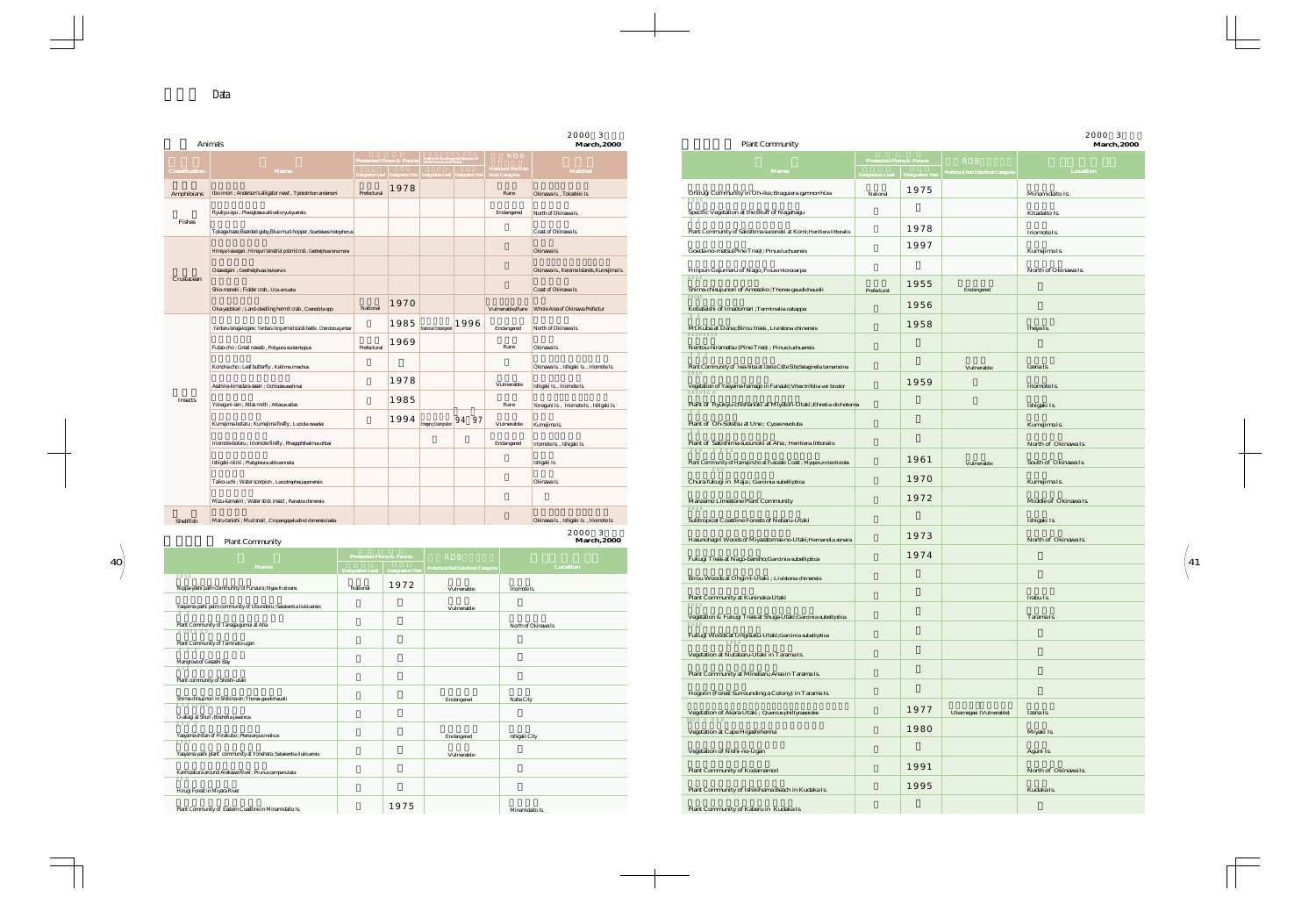# 2000年3月現在 2000年3月現在 Wildlife Protection Areas **March,2000 March,2000**

| <b>Natural Habitat Conservation</b>                             | 2000 3<br>March.2000                  |                |                                     |
|-----------------------------------------------------------------|---------------------------------------|----------------|-------------------------------------|
| <b>Name</b>                                                     | <b>Designatin Date</b>                | ha<br>Area(ha) | <b>Location</b>                     |
| Uegusuku-dake Natural Habitat Conservation of kikuzato-sawahebi | H <sub>10.6.15</sub><br>Jun. 15, 1998 | 600            | Nakazato Village, Gushikawa Village |

| ha<br><b>Coastal Area(ha)</b>   | Location                                                         |                     |             |                     |                          | ha            | ha                      |                               |
|---------------------------------|------------------------------------------------------------------|---------------------|-------------|---------------------|--------------------------|---------------|-------------------------|-------------------------------|
| 32 100                          |                                                                  |                     |             | Name                | <b>Term</b><br>H18.10.31 | Land Area(ha) | <b>Coastal Area(ha)</b> | Location                      |
|                                 | Taketomi Town                                                    |                     | National    | Yagaji              | Oct.31,2006              | 1 1 5 2       | 2 1 2 8                 | Nago City, Nakijin Village    |
| 26 052                          |                                                                  |                     |             | Lake Man-ko         | H19.10.31<br>Oct.31,2007 | 192           | 58                      | Naha City, Tomigusuku Village |
|                                 | Kunigami Village, Ogimi Village, Nakijin Village, Nagi City,     |                     |             | Nakanokamishima     | H30.10.31<br>Oct.31,2018 | 18            |                         | Taketomi Town                 |
|                                 | Onna Village, Yomitan Village, Tokashiki Village, Zamami Village |                     |             | Yonaguni            | H12.10.31<br>Oct.31,2000 | 300           |                         | Yonaguni Town                 |
| 1932                            | Itoman City, Gushikami Village, Kochinda Town                    |                     |             | Iriomote            | H13.10.31<br>Oct.31,2001 | 3841          |                         | Taketomi Town                 |
| 5636                            |                                                                  |                     |             | Nakazato            | H27.11.14<br>Nov.14,2015 | 245           |                         | Nakazato Village              |
|                                 | Nakazato Village, Gushikawa Village                              |                     | Prefectural | Kitadaito           | H16.10.31<br>Oct.31,2004 | 1 3 8 2       | 8                       | Kitadaito Village             |
| 2 3 2 4                         | Irabu Village                                                    |                     |             | Minamidaito         | H16.10.31<br>Oct.31,2004 | 2994          | 80                      | Minamidaito Village           |
| 1 260                           | Tonaki Village                                                   |                     |             | Taiho               | H16.10.31<br>Oct.31,2004 | 50            | 200                     | Ogimi Village                 |
| 69 304                          |                                                                  |                     |             | Nago-dake           | H17.10.31<br>Oct.31,2005 | 384           |                         | Nago City                     |
|                                 |                                                                  | 2000 3              |             | Onna                | H17.11.14<br>Nov.14,2005 | 517           |                         | Onna Village                  |
| on Areas                        | ha                                                               | <b>March</b> , 2000 |             | Yamada              | H17.11.14<br>Nov.14,2005 | 186           |                         | Onna Village                  |
| <b>Designation Date</b>         | Area(ha)                                                         | Location            |             | Hija-gawa           | H18.9.25<br>Sept.25,2006 | 6             | $\overline{2}$          | Kadena Town                   |
| S58.6.28<br>Jun. 28,1983        | 128                                                              | Taketomi Town       |             | Aha                 | H17.11.14<br>Nov.14,2005 | 465           |                         | Kunigami Village              |
| S55.10.6<br>Oct. 6, 1980        | 130                                                              | Yonaguni Town       |             | Gushikawa           | H27.11.14<br>Nov.14,2015 | 269           | 21                      | Gushikawa Village             |
| S55.10.6<br>Oct. $6$ , $1980\,$ | 215                                                              | Yonaguni Town       |             | Nagura              | H27.11.14<br>Nov.14,2015 | 172           | 886                     | Ishigaki City                 |
| S55.10.6<br>Oct. 6, 1980        | 44                                                               |                     |             | Yonaha -wan         | H13.3.30<br>Mar.30,2001  | 680           | 620                     | Hirara City, Shimoji Town     |
| S55.10.6                        | 2.3                                                              | Yonaguni Town       |             | Irabu               | H26.10.31<br>Oct.31,2014 | 3 9 1 8       | 933                     | Irabu Town                    |
| Oct. 6, 1980<br>S55.10.6        | 29                                                               | Yonaguni Town       |             | Ikema               | H27.11.14<br>Nov.14,2015 | 269           | 10                      | Hirara City                   |
| Oct. 6, 1980<br>S55.10.6        |                                                                  | Iheya Village       |             | Karimata, Shimajiri | H27.11.14<br>Nov.14,2015 | 125           | 75                      | Hirara City                   |
| Oct. 6, 1980                    | 110                                                              | Iheya Village       |             | Sueyoshi            | H18.9.25<br>Sept.25,2006 | 18            | $\mathbf{1}$            | Naha City                     |
| S55.10.6<br>Oct. $6$ , $1980\,$ | 63                                                               | Iheya Village       |             | Yakabi-jima         | H26.10.31<br>Oct.31,2014 | 129           |                         | Zamami Village                |
| S55.10.6<br>Oct. 6, 1980        | 94                                                               | Iheya Village       |             | Nishime-dake        | H17.10.31<br>Oct.31,2005 | 84            |                         | Kunigami Village              |
| S55.10.6<br>Oct. $6$ , $1980\,$ | 53                                                               | Iheya Village       |             | Ibu-dake            | H17.10.31<br>Oct.31,2005 | 224           |                         | Kunigami Village              |
| S55.10.6<br>Oct. $6$ , $1980\,$ | 53                                                               | Izena Village       |             | Sate                | H17.10.31<br>Oct.31,2005 | 158           |                         | Kunigami Village              |
| $H$ .3.3<br>Mar. 3, 1980        | 156                                                              | Nago City           |             | Yonaha-dake         | H17.10.31<br>Oct.31,2005 | 666           |                         | Kunigami Village              |
|                                 |                                                                  |                     |             |                     |                          |               |                         |                               |

| <b>Name</b>                         | <b>Desigination Date</b>           | ha<br>Land Area (ha) | ha<br><b>Coastal Area(ha)</b> | <b>Location</b>                                                                                                                  |
|-------------------------------------|------------------------------------|----------------------|-------------------------------|----------------------------------------------------------------------------------------------------------------------------------|
| <b>Iriomote National Park</b>       | S47.5.15<br>May. 15, 1972          | 12506                | 32 100                        | <b>Taketomi Town</b>                                                                                                             |
| Okinawa Kaigan Quasi-National Park  | S47.5.15<br>May. 15, 1972          | 10 3 20              | 26 052                        |                                                                                                                                  |
|                                     |                                    |                      |                               | Kunigami Village, Ogimi Village, Nakijin Village, Nagi City,<br>Onna Village, Yomitan Village, Tokashiki Village, Zamami Village |
| Okinawa Senseki Quasi-National Park | S47.5.15<br>May. 15, 1972          | 3 1 2 7              | 1932                          | Itoman City, Gushikami Village, Kochinda Town                                                                                    |
| Kumejima Prefectural National Park  | \$58.5.30<br>May. 30, 1983         | 5941                 | 5636                          | Nakazato Village, Gushikawa Village                                                                                              |
| Irabu Prefectural National Park     | H <sub>7.9.1</sub><br>Sept. 1,1995 | 3 4 1 5              | 2 3 2 4                       | Irabu Village                                                                                                                    |
| Tonaki Prefectural National Park    | H9.8.1<br>Aug. 1,1997              | 342                  | 1 260                         | Tonaki Village                                                                                                                   |
| 6<br>Total Area (6 Areas)           |                                    | 35 651               | 69 304                        |                                                                                                                                  |

| <b>Nature Conservation Areas</b>                                                  |                           |          | Onna<br>2000 3 |        |                             | Nov.14,2005              |          |                | Onna Village              |
|-----------------------------------------------------------------------------------|---------------------------|----------|----------------|--------|-----------------------------|--------------------------|----------|----------------|---------------------------|
|                                                                                   | <b>March</b> , 2000<br>ha |          |                | Yamada | H17.11.14<br>Nov.14,2005    | 186                      |          | Onna Village   |                           |
| <b>Name</b>                                                                       | <b>Designation Date</b>   | Area(ha) | Location       |        | Hija-gawa                   | H18.9.25<br>Sept.25,2006 | 6        | $\overline{2}$ | Kadena Town               |
| Sakiyama-wan Nature Conservation Area (National Designation)                      | S58.6.28<br>Jun. 28,1983  | 128      | Taketomi Town  |        | Aha                         | H17.11.14<br>Nov.14,2005 | 465      |                | Kunigami Village          |
| Kubura-dake Nature Conservation Area (Prefectural Designation)                    | S55.10.6<br>Oct. 6, 1980  | 130      | Yonaguni Town  |        | Gushikawa                   | H27.11.14<br>Nov.14,2015 | 269      | 21             | Gushikawa Village         |
| Urabu-dake Nature Conservation Area (Prefectural Designation)                     | S55.10.6<br>Oct. 6, 1980  | 215      | Yonaguni Town  |        | Nagura                      | H27.11.14<br>Nov.14,2015 | 172      | 886            | Ishigaki City             |
| Agarizaki Nature Conservation Area (Prefectural Designation)                      | S55.10.6<br>Oct. 6, 1980  | 44       | Yonaguni Town  |        | Yonaha -wan                 | H13.3.30<br>Mar.30,2001  | 680      | 620            | Hirara City, Shimoji Town |
| Higawa-chisaki Nature Conservation Area (Prefectural Designation)                 | S55.10.6<br>Oct. 6, 1980  | 2.3      | Yonaguni Town  |        | Irabu                       | H26.10.31<br>Oct.31,2014 | 3 9 1 8  | 933            | Irabu Town                |
|                                                                                   | S55.10.6<br>Oct. 6, 1980  | 29       | Iheya Village  |        | Ikema                       | H27.11.14<br>Nov.14,2015 | 269      | 10             | Hirara City               |
| Dana-no kubayama Nature Conservation Area (Prefectural Designation)               | S55.10.6                  | 110      |                |        | Karimata, Shimajiri         | H27.11.14<br>Nov.14,2015 | 125      | 75             | Hirara City               |
| Kushi-dake Nature Conservation Area (Prefectural Designation)                     | Oct. 6, 1980              |          | Iheya Village  |        | Sueyoshi                    | H18.9.25<br>Sept.25,2006 | 18       | $\mathbf{1}$   | Naha City                 |
| Koshi-dake Nature Conservation Area (Prefectural Designation)                     | S55.10.6<br>Oct. 6, 1980  | 63       | Iheya Village  |        | Yakabi-jima                 | H26.10.31<br>Oct.31,2014 | 129      |                | Zamami Village            |
| Gayo-zan Nature Conservation Area (Prefectural Designation)                       | S55.10.6<br>Oct. 6, 1980  | 94       | Iheya Village  |        | Nishime-dake                | H17.10.31<br>Oct.31,2005 | 84       |                | Kunigami Village          |
| Aha-dake Nature Conservation Area (Prefectural Designation)                       | S55.10.6<br>Oct. 6, 1980  | 53       | Iheya Village  |        | Ibu-dake                    | H17.10.31<br>Oct.31,2005 | 224      |                | Kunigami Village          |
| Izena-yama Nature Conservation Area (Prefectural Designation)                     | S55.10.6<br>Oct. 6, 1980  | 53       | Izena Village  |        | Sate                        | H17.10.31<br>Oct.31,2005 | 158      |                | Kunigami Village          |
| Katsu-dake, Awa-dake, Yae-dake Nature Conservation Area (Prefectural Designation) | $H$ .3.3<br>Mar. 3, 1980  | 156      | Nago City      |        | Yonaha-dake                 | H17.10.31<br>Oct.31,2005 | 666      |                | Kunigami Village          |
| 12<br>Total Area (12 Areas)                                                       |                           | 1 0 7 9  |                |        | 26<br>Total Area (26 Areas) |                          | 18 4 4 4 | 5 0 2 2        |                           |

| 58ha 1999 5 15                                                                                           |  |
|----------------------------------------------------------------------------------------------------------|--|
| Lake Man-ko was designated a wetland of international importance by Ramser Convention on May 15th, 1999. |  |



### National Parks

Data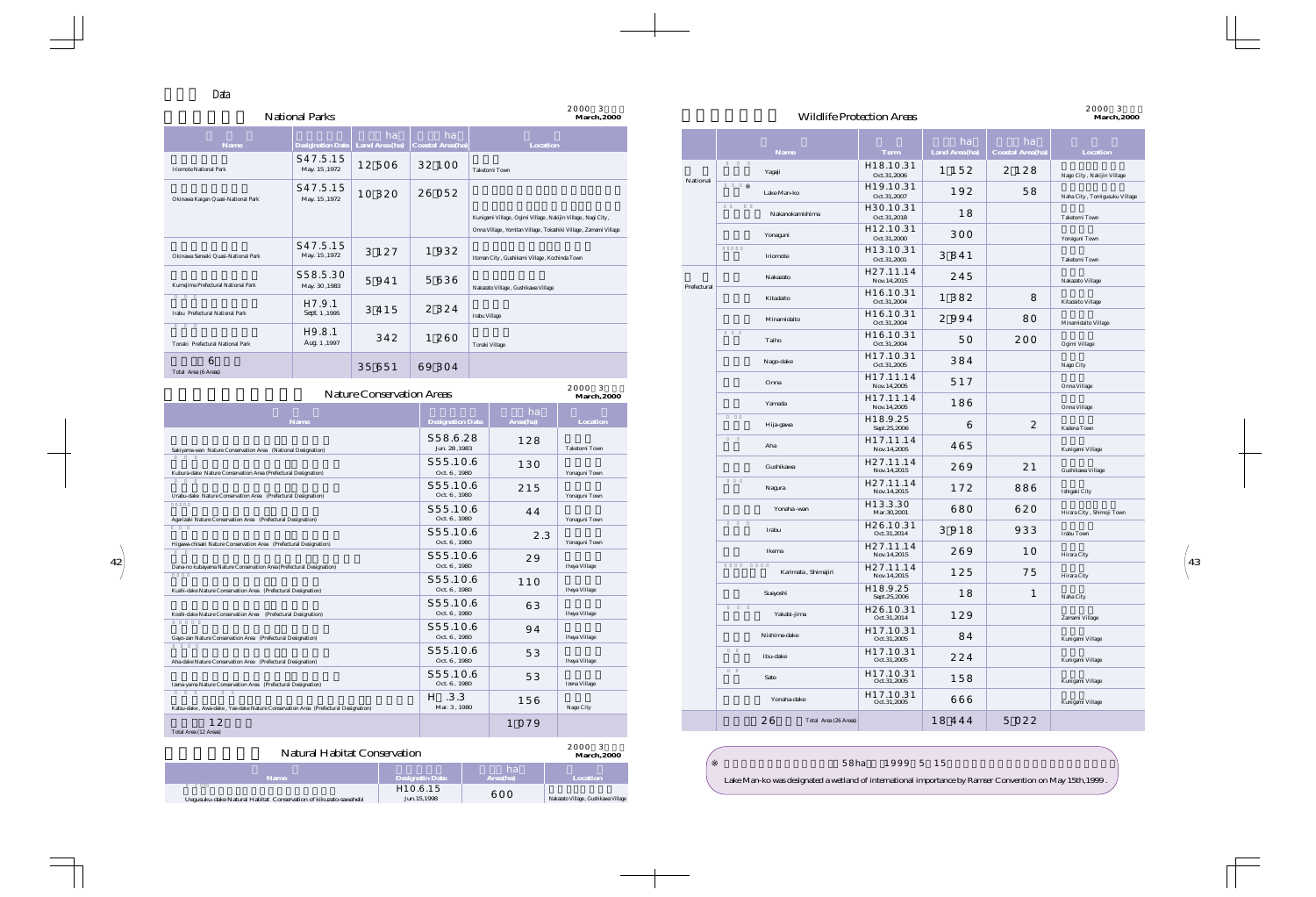

Except for Data Deficient and Threatened Local Population

Data

The Number of Species Living in Okinawa Listed in The Red List of Endangered Wildlife Compiled by The Environment Agency.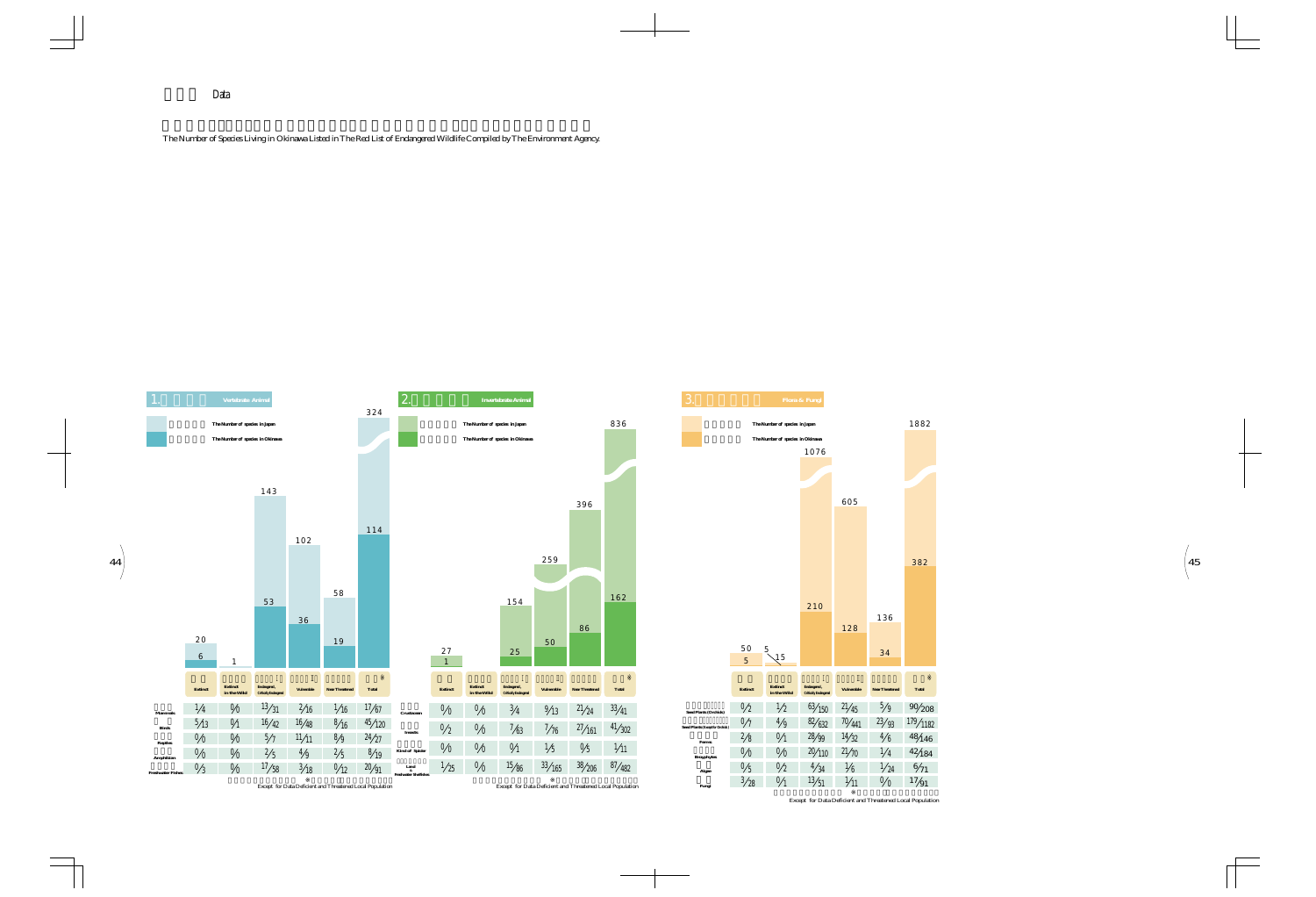

Miyako Island





Data